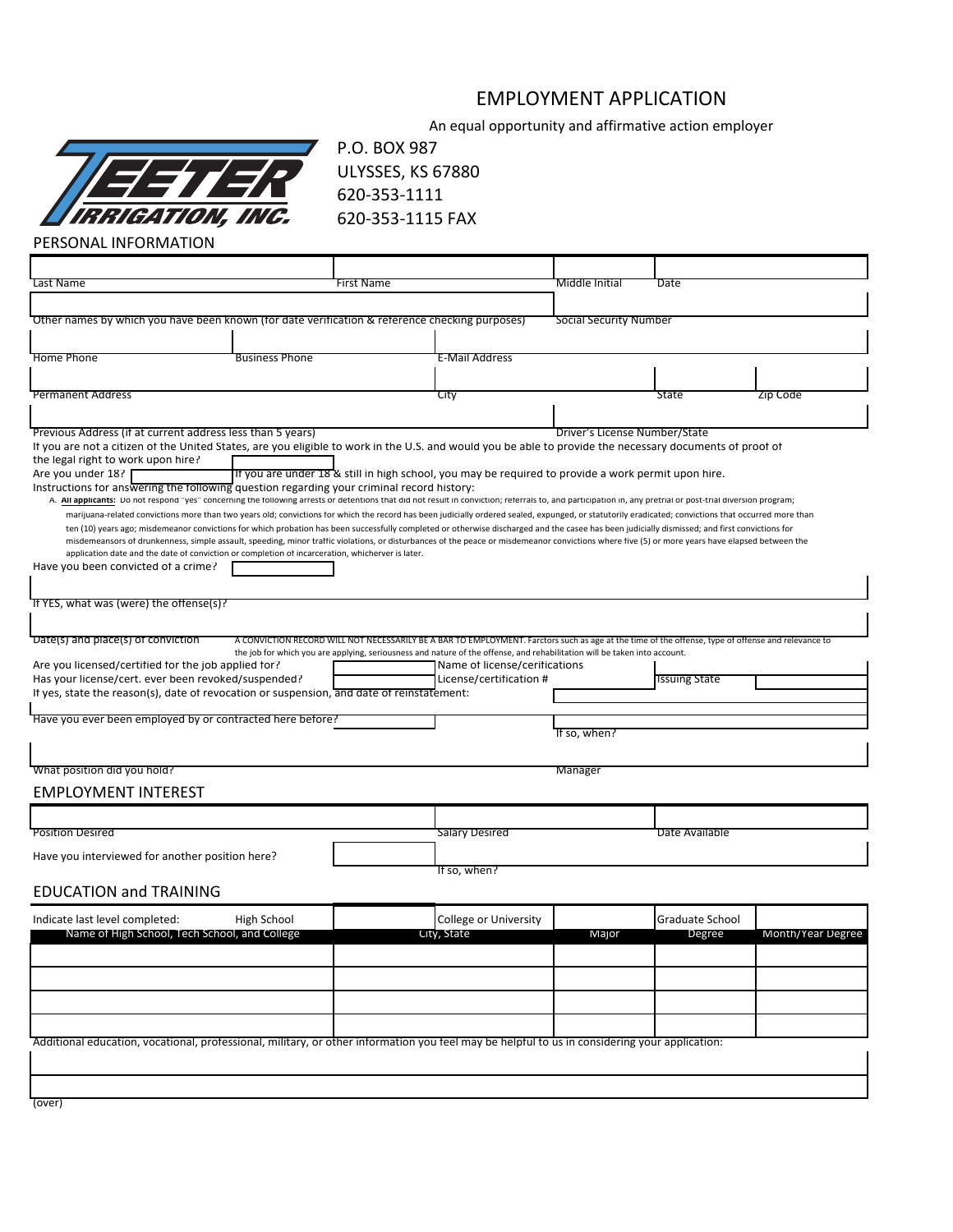### EMPLOYMENT HISTORY

| Please list most recent employer first.                                                                                                                                                                            |                       |                 |                                 |                              |              |
|--------------------------------------------------------------------------------------------------------------------------------------------------------------------------------------------------------------------|-----------------------|-----------------|---------------------------------|------------------------------|--------------|
|                                                                                                                                                                                                                    |                       |                 |                                 |                              |              |
| <b>Company Name</b>                                                                                                                                                                                                | <b>Street Address</b> |                 |                                 |                              |              |
|                                                                                                                                                                                                                    |                       |                 | May we contact employer? Y or N |                              |              |
| City                                                                                                                                                                                                               | <b>State</b>          | Zip             |                                 |                              |              |
|                                                                                                                                                                                                                    |                       |                 |                                 |                              |              |
| <b>Starting Job Title</b>                                                                                                                                                                                          |                       | Final Job Title |                                 |                              |              |
|                                                                                                                                                                                                                    |                       |                 |                                 |                              |              |
|                                                                                                                                                                                                                    |                       |                 |                                 |                              |              |
| Supervisor's Name and Title                                                                                                                                                                                        |                       |                 | Phone                           |                              |              |
|                                                                                                                                                                                                                    |                       |                 |                                 |                              |              |
| Reason for leaving                                                                                                                                                                                                 |                       |                 |                                 |                              |              |
| Job Duties                                                                                                                                                                                                         |                       |                 | Dates of Emplmnt                |                              |              |
|                                                                                                                                                                                                                    |                       |                 |                                 | From (mo/yr)                 | To (mo/yr)   |
|                                                                                                                                                                                                                    |                       |                 |                                 |                              |              |
|                                                                                                                                                                                                                    |                       |                 |                                 | 'start Pay Rate              | End Pay Rate |
|                                                                                                                                                                                                                    |                       |                 |                                 |                              |              |
| Company Name                                                                                                                                                                                                       | <b>Street Address</b> |                 |                                 |                              |              |
|                                                                                                                                                                                                                    |                       |                 |                                 |                              |              |
|                                                                                                                                                                                                                    |                       |                 | May we contact employer? Y or N |                              |              |
| City                                                                                                                                                                                                               | State                 | Zip             |                                 |                              |              |
|                                                                                                                                                                                                                    |                       |                 |                                 |                              |              |
|                                                                                                                                                                                                                    |                       |                 |                                 |                              |              |
| Starting Job Title                                                                                                                                                                                                 |                       | Final Job Title |                                 |                              |              |
|                                                                                                                                                                                                                    |                       |                 |                                 |                              |              |
| Supervisor's Name and Title                                                                                                                                                                                        |                       |                 | Phone                           |                              |              |
|                                                                                                                                                                                                                    |                       |                 |                                 |                              |              |
|                                                                                                                                                                                                                    |                       |                 |                                 |                              |              |
| Reason for leaving                                                                                                                                                                                                 |                       |                 |                                 |                              |              |
| <b>Job Duties</b>                                                                                                                                                                                                  |                       |                 | Dates of Emplmnt                |                              |              |
|                                                                                                                                                                                                                    |                       |                 |                                 |                              |              |
|                                                                                                                                                                                                                    |                       |                 |                                 | From (mo/yr)                 | To (mo/yr)   |
|                                                                                                                                                                                                                    |                       |                 |                                 |                              |              |
|                                                                                                                                                                                                                    |                       |                 |                                 | Start Pay Rate               | End Pay Rate |
|                                                                                                                                                                                                                    |                       |                 |                                 |                              |              |
| <b>BUSINESS REFERENCE DATA</b>                                                                                                                                                                                     |                       |                 |                                 |                              |              |
| Please list at least one present or former manager.<br>Name                                                                                                                                                        |                       |                 | Phone                           | <b>Business Relationship</b> |              |
|                                                                                                                                                                                                                    | <b>Email Address</b>  |                 |                                 |                              |              |
|                                                                                                                                                                                                                    |                       |                 |                                 |                              |              |
| T                                                                                                                                                                                                                  |                       |                 |                                 |                              |              |
|                                                                                                                                                                                                                    |                       |                 |                                 |                              |              |
| 2                                                                                                                                                                                                                  |                       |                 |                                 |                              |              |
|                                                                                                                                                                                                                    |                       |                 |                                 |                              |              |
| 3                                                                                                                                                                                                                  |                       |                 |                                 |                              |              |
| <b>READ CAREFULLY and SIGN</b>                                                                                                                                                                                     |                       |                 |                                 |                              |              |
| I certify that the information contained in this application is correct to the best of my knowledge, and I understand that any misstatement or omission of information is grounds for ending the hiring process or |                       |                 |                                 |                              |              |
| dismissal. I authorize verification of information provided on this application; and authorize the references listed above to give you all pertinent information concerning my previous employment; and release    |                       |                 |                                 |                              |              |

all parties from all liability for any damage that may result from furnishing same to Adobe. In consideration of my employment, I agree to conform to the rules and regulations of Adobe Systems Incorporated. I further agree that either I or the Company may terminate my employment with or without cause and with or without prior notice, at any time. Finally, I understand that no representative of the Company other than an Executive Officer has the authority to enter into any agreement for employment for any specified period or time, or to otherwise alter the foregoing.

signature **Date of the Contract of the Contract of the Contract of the Contract of the Contract of the Contract of the Contract of the Contract of the Contract of the Contract of the Contract of the Contract of the Contrac**